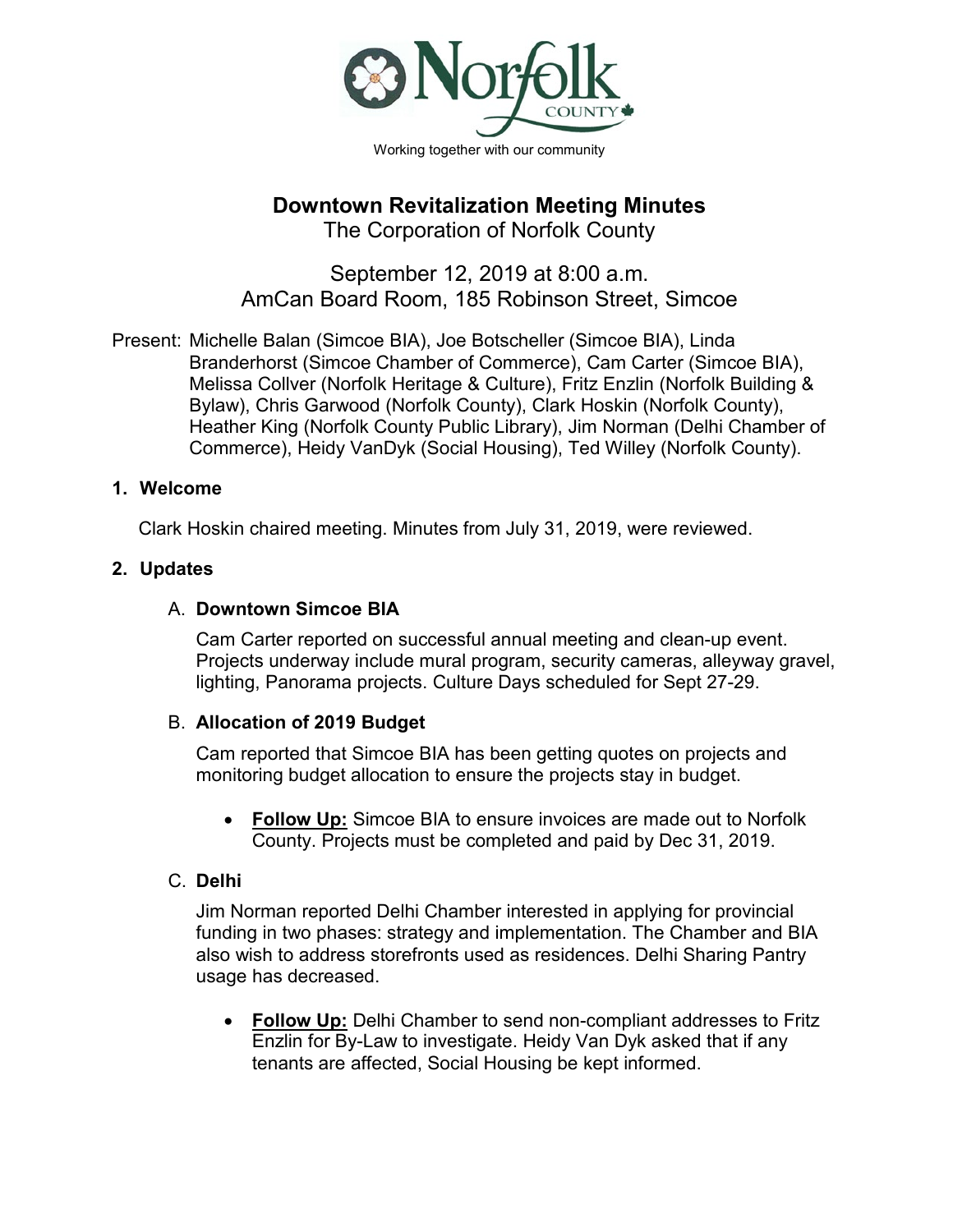## D. **Simcoe Secondary Plan**

No update.

## E. **Housing**

Heidy Van Dyk reported potential new multi-residential developments in Delhi. Indwell in downtown Simcoe progressing. Simcoe BIA interested in design of the building, possibly including public washrooms. Fritz Enzlin reported building permits for former Maliboo property development are being reviewed.

• **Follow Up:** Heidy will connect Indwell with Simcoe BIA.

## F. **Library – Save Your Town Webinar**

Heather King offered to host a webinar watch party at Simcoe branch featuring "Save Your Town – Creating Events People Will Attend". She also circulated document on 101 ways to encourage small businesses in towns and a book about the development of a university in downtown Brantford.

• **Follow Up:** Heather and Michelle will discuss timing of watch party.

Heather reported St Paul's Church fed 700 people at downtown BBQ. She recommended having churches talk about their efforts in downtown core.

**Follow Up:** Work with Heather to invite churches to a future meeting.

## **3. By-Law Enforcement**

## A. **Update**

Fritz Enzlin answered questions about enforcement. Simcoe BIA concerned about garbage bags being left at curb too soon before pickup. Bylaw officers can enforce on complaint basis. It was agreed parking blitzes help. More "green P" parking signs would be helpful. Fritz reported a derelict vehicle was found near Pond Street and removed. It was suggested volunteers or by-law auxiliary could be established to help with communications or enforcement. Fritz will consider. Clark suggested Simcoe BIA work with Norfolk's Communications Department.

- **Follow Up:** Fritz and Michelle will communicate about addresses for garbage infractions. Fritz will speak with Shawn Vanacker in Roads about installing more directional parking signs. Anyone wishing for action from By-Law Enforcement should call 519-426-5870 ext 6015.
- **Follow Up:** Simcoe BIA to contact Norfolk County Corporate Communications Department to help educate citizens about garbage days and parking blitzes.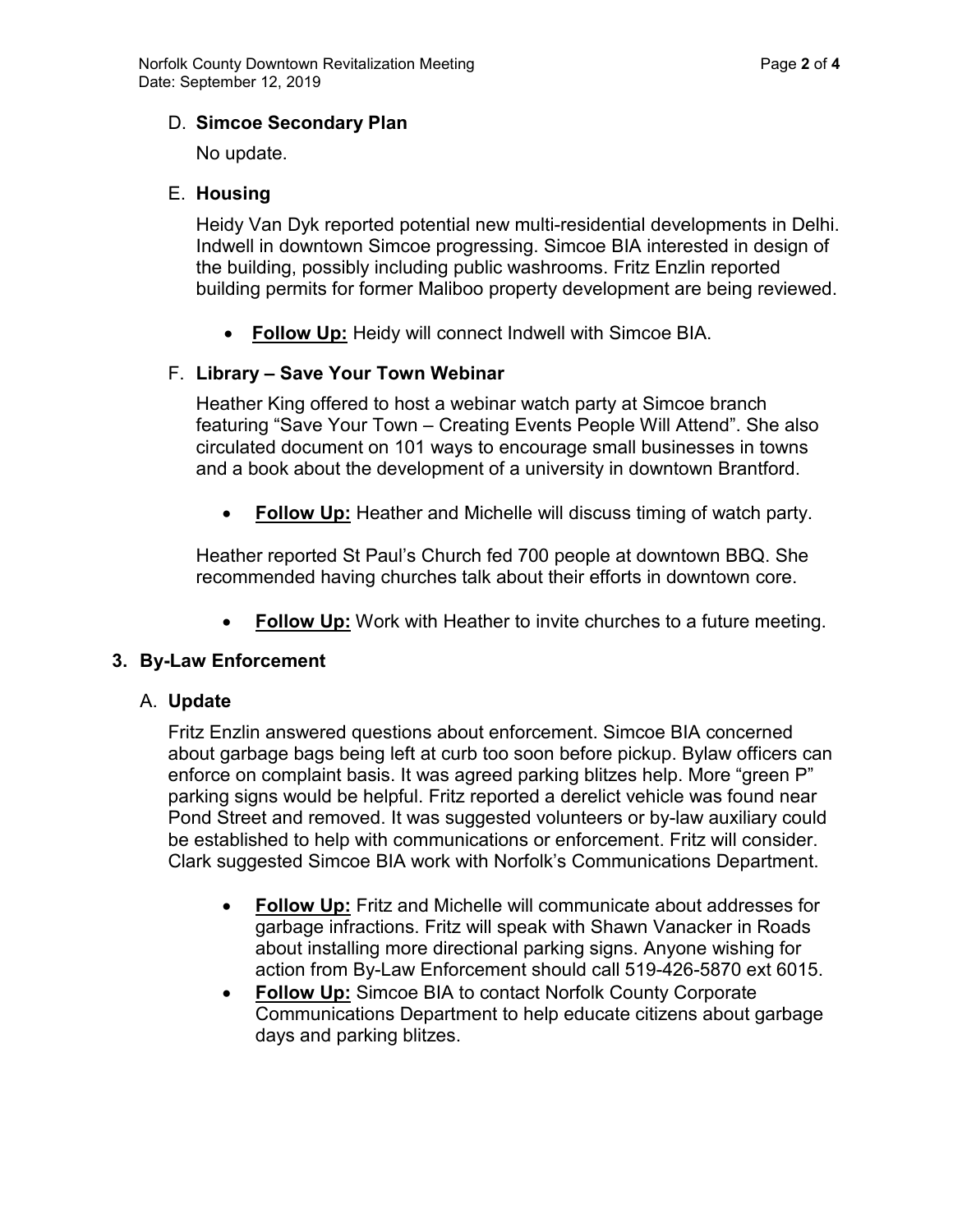#### **4. Public Works**

#### A. **Governor Simcoe Square Upgrades**

No update.

#### **5. Initiatives**

#### A. **CIP Incentives**

Chris Garwood reported fund has been depleted for 2019. Council will review a proposal to increase budget for 2020.

#### B. **Vacant Building Registry**

Chris is researching a bylaw to be reviewed by Council similar to other municipalities. The vacant building registry would only apply to non-residential properties and could spur absentee landlords to lease or sell their buildings.

#### C. **Municipal Grants**

Melissa Collver will review municipal grant process with Norfolk County senior leadership and hold public consultations.

#### D. **Win This Space**

The Win This Space initiative was discussed.

• **Follow Up:** Cam Carter and Chris Garwood will discuss a BIA space initiative.

#### E. **Empty Storefront Tour**

Ted Willey reported 3 properties were featured. 60 attendees registered. An offer was received on one of the properties. For future, it was recommended that the BIA or Chamber lead project and Norfolk County provide support.

#### F. **Food Trucks**

General feedback was people liked new location, more food trucks would be welcome, closer to downtown, and evening hours are better (4pm to 8pm) for farm workers in town.

#### G. **Imperial Oil Property**

No update.

#### H. **Downtown Events**

- Sept 14 Tailgate Talent Show, 7pm, Simcoe Legion
- Sept 14 Opening Reception, Photography: Tobacco Kilns of Norfolk County, Norfolk Arts Centre